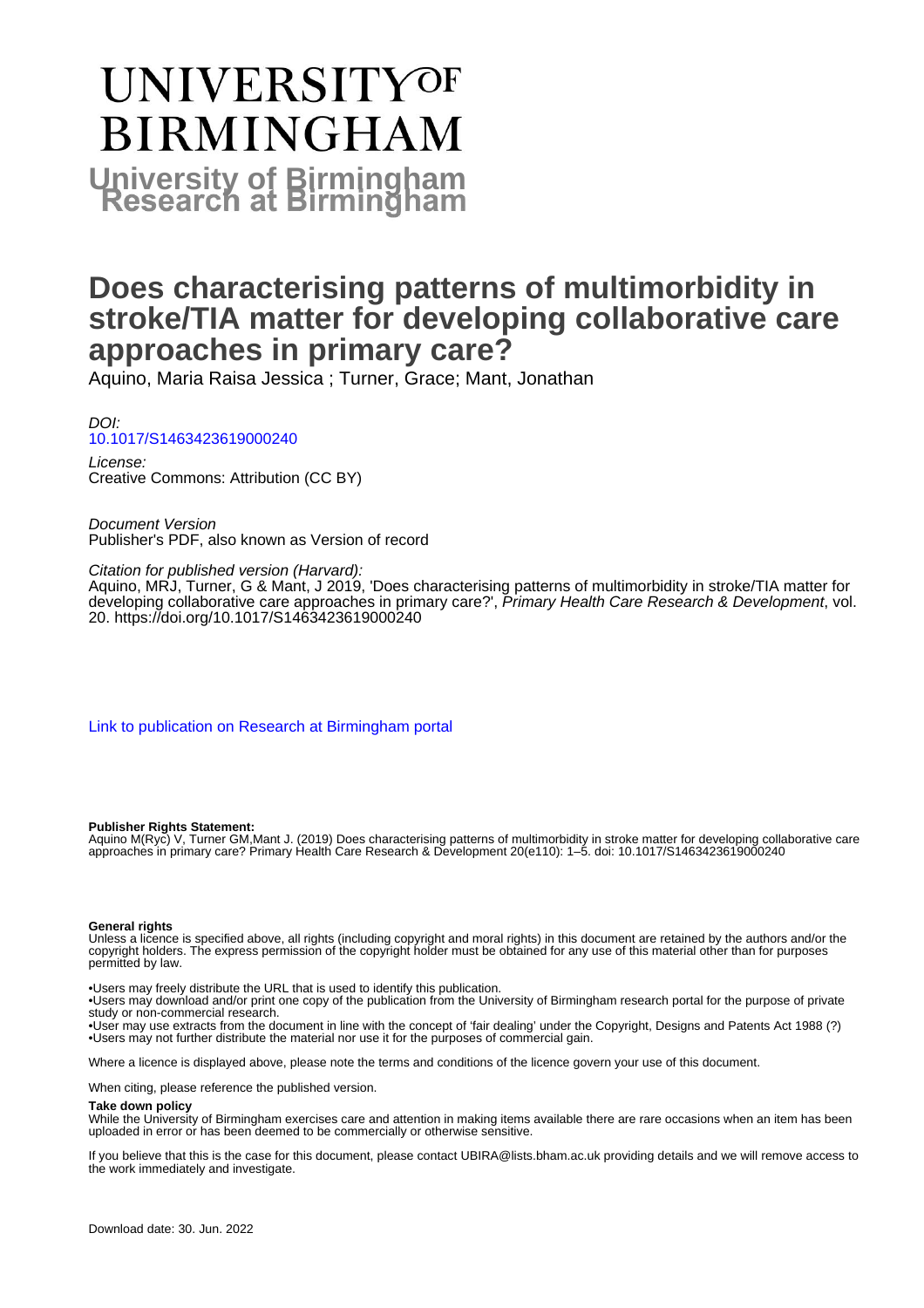## Primary Health Care Research & Development

[cambridge.org/phc](https://www.cambridge.org/phc)

### Development

Cite this article: Aquino M(Ryc) V, Turner GM, Mant J. (2019) Does characterising patterns of multimorbidity in stroke matter for developing collaborative care approaches in primary care? Primary Health Care Research & Development 20(e110): 1–5. doi: [10.1017/S1463423619000240](https://doi.org/10.1017/S1463423619000240)

Received: 4 October 2018 Revised: 16 January 2019 Accepted: 6 March 2019

#### Key words:

integrated care; interprofessional collaboration; multimorbidity; stroke; transient ischaemic attack

#### Author for correspondence:

Maria Raisa Jessica (Ryc) V Aquino, Primary Care Unit, Department of Public Health & Primary Care, University of Cambridge, Worts' Causeway, Cambridge CB1 8RN, UK. E-mail: [ra532@medschl.cam.ac.uk](mailto:ra532@medschl.cam.ac.uk)

© The Author(s) 2019. This is an Open Access article, distributed under the terms of the Creative Commons Attribution licence ([http://](http://creativecommons.org/licenses/by/4.0/) [creativecommons.org/licenses/by/4.0/\)](http://creativecommons.org/licenses/by/4.0/), which permits unrestricted re-use, distribution, and reproduction in any medium, provided the original work is properly cited.



# Does characterising patterns of multimorbidity in stroke matter for developing collaborative care approaches in primary care?

### Maria Raisa Jessica (Ryc) V Aquino<sup>1</sup>  $\bullet$ , Grace M Turner<sup>2</sup> and Jonathan Mant<sup>3</sup>

<sup>1</sup>Research Associate, Primary Care Unit, Department of Public Health & Primary Care, University of Cambridge, Cambridge, UK; <sup>2</sup>Research Fellow, Institute of Applied Health Research, University of Birmingham, Birmingham, UK and <sup>3</sup>Professor of Primary Care Research, Primary Care Unit, Department of Public Health & Primary Care, University of Cambridge, Cambridge, UK

#### Abstract

Stroke and transient ischaemic attack (TIA) remain leading causes of mortality and morbidity globally. Although mortality rates have been in decline, the number of people affected by stroke has risen. These patients have a range of long-term needs and often present to primary care. Furthermore, many of these patients have multimorbidities which increase the complexity of their healthcare. Long-term impacts from stroke/TIA along with care needs for other morbidities can be challenging to address because care can involve different healthcare professionals, both specialist and generalist. In the ideal model of care, such professionals would work collaboratively to provide care. Despite the commonality of multimorbidity in stroke/TIA, gaps in the literature remain, particularly limited knowledge of pairings or clusters of comorbid conditions and the extent to which these are interrelated. Moreover, integrated care practices are less well understood and remain variable in practice. This article argues that it is important to understand (through research) patterns of multimorbidity, including number, common clusters and types of comorbidities, and current interprofessional practice to inform future directions to improve long-term care.

#### Introduction

Stroke is a leading cause of death and disability worldwide with an estimated annual incidence of 16.9 million first strokes and 6 million stroke-related deaths (Krishnamurthi et al., [2013\)](#page-5-0). Although the age-specific incidence of stroke and transient ischaemic attack (TIA) has been in decline globally, the number of people affected by these conditions has increased (Feigin et al., [2017](#page-4-0)). Based on the Global Burden of Disease 2013 study, stroke is the third leading cause of disability worldwide (Feigin et al., [2017\)](#page-4-0). Furthermore, stroke and TIA patients are at high risk of recurrent stroke (Mohan et al., [2011](#page-5-0)). The majority of risk factors for these conditions are modifiable (Feigin et al., [2016\)](#page-4-0).

Often, stroke and TIA survivors present with multimorbidity – having at least two or more chronic conditions (Barnett et al., [2012](#page-4-0); Wallace et al., [2015](#page-5-0)). Related to this, comorbidity refers to co-existing conditions with an index condition of specific interest (van den Akker et al., [1996\)](#page-5-0). Although we pay particular attention to stroke/TIA as conditions of interest, for the purposes of this paper we use the term multimorbidity, because stroke/TIA might not be the primary condition of a patient and might present interdependently or independently of other conditions (Barnett et al., [2012;](#page-4-0) Gallacher et al., [2014;](#page-4-0) Lefèvre et al., [2014\)](#page-5-0).

Whilst multimorbidity is widely recognised for older adults with a stroke/TIA diagnosis, evidence also shows that many people aged <50 years including stroke survivors (Maaijwee et al., [2014](#page-5-0)) also experience multimorbidity (Barnett et al., [2012;](#page-4-0) Cassell et al., [2018](#page-4-0)). The development of efficient and cost-effective care models to better serve this population remains high on policy agendas (National Heart Stroke and Vascular Health Strategies Group (Australia), [2004;](#page-5-0) Department of Health, [2007](#page-4-0); U.S. Department of Health and Human Services, [2010;](#page-5-0) Centers for Disease Control and Prevention, [2012;](#page-4-0) The Scottish Government, [2014;](#page-5-0) The Ministry of Health and Care Services (Norway), [2015](#page-5-0)) and reinforced in the World Health Organization's [\(2013\)](#page-5-0) Global Action Plan for the Prevention and Control of Noncommunicable Diseases. Integrated care approaches to managing multimorbidity, often involving different health and social care professionals, are encouraged particularly in primary healthcare, where the majority of care is provided and needs are addressed (Roland et al., [2012](#page-5-0); Kringos et al., [2015;](#page-5-0) Cassell et al., [2018](#page-4-0)).

A better understanding of both stroke and TIA multimorbidity and current provisions for managing these could inform the development of sustainable care models in the future. The role of primary healthcare is important in this context, as re-emphasised by the 40<sup>th</sup> Anniversary of

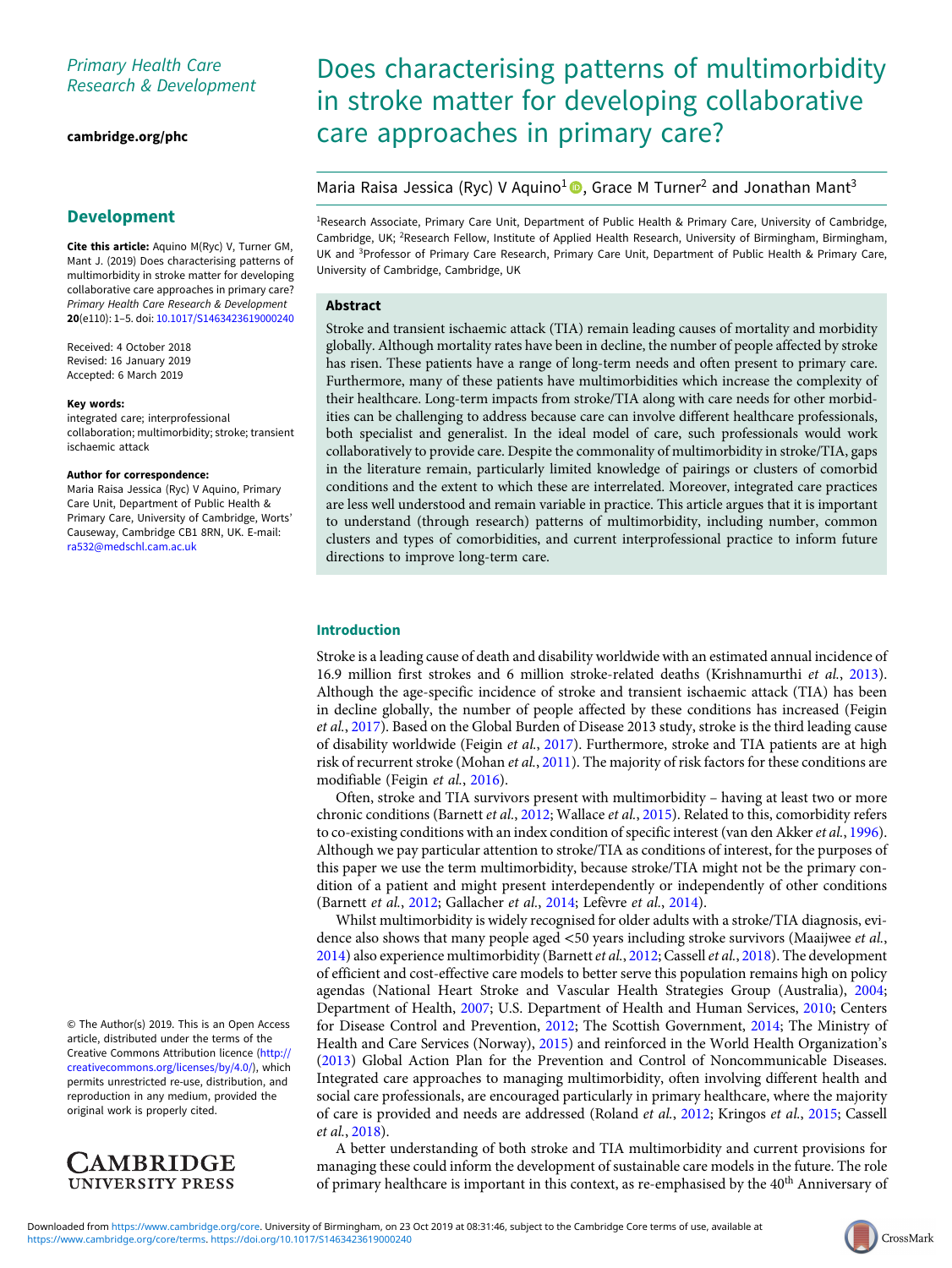the Alma-Ata Declaration. In the draft Declaration 2.0 for 2018, primary healthcare services ought to: offer comprehensive, wellcoordinated, long-term care that is people centred and responsive to their context and needs (World Health Organization, [2018](#page-5-0)). Therefore, this article aims to discuss the current literature on multimorbidity in stroke/TIA and the contemporary challenges to managing multimorbidity in relation to these conditions in primary care, and argue the case for research into profiling multimorbidity in relation to stroke/TIA, and characterising integrated care approaches for this population.

#### What is known about multimorbidity in stroke/TIA

#### Epidemiology

Multimorbidity is common in stroke and TIA (Tran et al., [2018](#page-5-0); The Academy of Medical Sciences, [2018\)](#page-5-0). Gallacher and colleagues ([2014](#page-4-0)) collated the evidence for multimorbidity in stroke across 40 conditions in Scotland and found that the overwhelming majority (94.2%) of those with a stroke diagnosis in their GP records ( $n = 35$ ) 690) had one or more existing morbidities excluding stroke, whereas, only 48% of the comparator group (ie, no stroke,  $n = 1$ 388 688) had one or more morbidities. The two most frequent physical comorbidities for those with a diagnosis of stroke were hypertension and coronary heart disease, consistent with other studies (Barnett et al., [2012](#page-4-0); Bergman et al., [2015](#page-4-0); O'Donnell et al., [2016](#page-5-0)).

A large-scale study of multimorbidity in cardiovascular disease (ie, ischaemic heart disease, and stroke or TIA) across 56 conditions found that of 4.2 million UK adults, 229 205 individuals experienced cardiovascular disease (Tran et al., [2018](#page-5-0)). Between 2000 and 2014, rates of multi- and comorbidity increased fourfold (6.3–24.3%) for this population. However, this study did not report the comorbidities associated with stroke/TIA specifically. Also in the UK, Gallacher and colleagues ([2018](#page-4-0)) found, in a sample of 8 751 stroke/TIA patients, patients with multimorbidity have increased risk of mortality and this risk increases as the number of comorbid conditions increases (regardless of type of condition). Both studies found higher numbers of comorbidities in females, older age groups, and people living in deprived areas (Gallacher et al., [2018;](#page-4-0) Tran et al., [2018](#page-5-0)). Comorbid conditions are also associated with poorer functional outcome post-stroke (Karatepe et al., [2008](#page-4-0)). However, pairings or clusters of comorbid conditions – types of co-occurring conditions – in relation to outcomes other than mortality, such as quality of life, were not explored.

The differences between the temporal relationship (ie, prestroke, post-stroke, unrelated) and timespan in which comorbid conditions present in relation to stroke/TIA also need further exploration given subsequent implications on treatment, care management, and health service financing and planning (Valderas et al., [2009\)](#page-5-0). One study found an association between stroke and subsequent increased risk of progression to heart disease and diabetes; however, the population was women only and self-report data were used (Xu et al., [2018\)](#page-5-0). A nuanced understanding of cardiometabolic and non-cardiometabolic comorbidities could help with developing strategies that better take these into account.

#### Measures of multimorbidity

Measuring multimorbidity is challenging due to a lack of international consensus regarding its conceptualisation, scope, and how conditions are defined. Comparison of multimorbidity

prevalence rates across different populations and settings is hindered by availability of data, the variety of measurement tools, and the broad range of conditions included in existing multimorbidity measures (Fortin et al., [2012;](#page-4-0) Lefèvre et al., [2014\)](#page-5-0).

A recent study concerning the key factors for consideration when measuring multimorbidity concluded that there is 'no single "best" measure of multimorbidity (p. 6)' (Griffith et al., [2018](#page-4-0)). Broadly, multimorbidity measures are characterised as nonweighted (ie, frequency counts of co-occurring diseases) or weighted indices (ie, accounting for condition severity, healthcare utilisation) (Huntley et al., [2012\)](#page-4-0). The most commonly used multimorbidity measures are disease counts, weighted measures particularly the Charlson Comorbidity Index, the Cumulative Illness Rating Scale, the Index of Coexistent Disease, and the Adjusted Clinical Groups System (Johnston et al., [2019\)](#page-4-0). However, in stroke epidemiology research, frequency counts are most commonly used (Gallacher et al., [2014](#page-4-0); Lefèvre et al., [2014](#page-5-0); Bergman et al., [2015](#page-4-0); Gallacher et al., [2018;](#page-4-0) Tran et al., [2018](#page-5-0); Xu et al., [2018\)](#page-5-0).

Whilst these indices are useful for a range of purposes (eg, clinical, research, health services planning), some are decades old (Linn et al., [1968;](#page-5-0) Charlson et al., [1987\)](#page-4-0) and conditions included in these measurement tools might not reflect the contemporary conditions that are known to increase the risk of mortality. Furthermore, some measurement tools have been developed using a limited popula-tion (Charlson et al., [1987\)](#page-4-0). A recent expert panel study has identified that current multimorbidity measures do not account for social determinants of health and mental health, and episodic conditions (ie, recurring conditions or previous diagnoses that have already been treated). Such factors are important to consider when developing models of care and health policy (Griffith et al., [2018](#page-4-0)). Therefore, a challenge for multimorbidity research is capturing the complex nature of multimorbidity – going beyond physical diagnoses – and ensuring that the appropriate measurement tools are a good fit with the study purpose and/or stakeholder objectives.

#### Managing multimorbidity in relation to stroke/TIA

The evidence for increasing multimorbidity in stroke/TIA has implications for treatment burden, including but not limited to polypharmacy (Ostwald et al., [2006](#page-5-0); Gallacher et al., [2014](#page-4-0)), healthcare utilisation (Cassell et al., [2018](#page-4-0)), and treatment adherence (Mair and May, [2014;](#page-5-0) Tran et al., [2018](#page-5-0)). Importantly, there is evidence demonstrating that variations in multimorbidity patterns across different age groups (Tran et al., [2018\)](#page-5-0) and socioeconomic backgrounds (Bray et al., [2018;](#page-4-0) Gallacher et al., [2018\)](#page-4-0) have profound and wide-ranging impacts on people's functioning, well-being, and quality of life (Fortin et al., [2004;](#page-4-0) Navickas et al., [2016\)](#page-5-0). For example, people living in areas of deprivation tend to have a first stroke earlier (Bray et al., [2018\)](#page-4-0) and are at greater risk of experiencing comorbidities (Barnett et al., [2012\)](#page-4-0), when compared to their more affluent peers.

Stroke is a leading cause of disability and many patients have complex needs, including physical, emotional, social, communication, and cognition needs (Stroke Association, [2018](#page-5-0)). Post-stroke care often requires complex management plans to address patients' rehabilitation, social care, and stroke prevention needs. Beyond the array of impacts strokes/TIAs can have on individuals, their experiences of primary healthcare present further challenges to service delivery. A qualitative systematic review of patients' experiences of stroke management describes post-stroke 'treatment burden' which is intensified by poor communication and fragmented healthcare (Gallacher et al., [2013\)](#page-4-0). Additionally, a systematic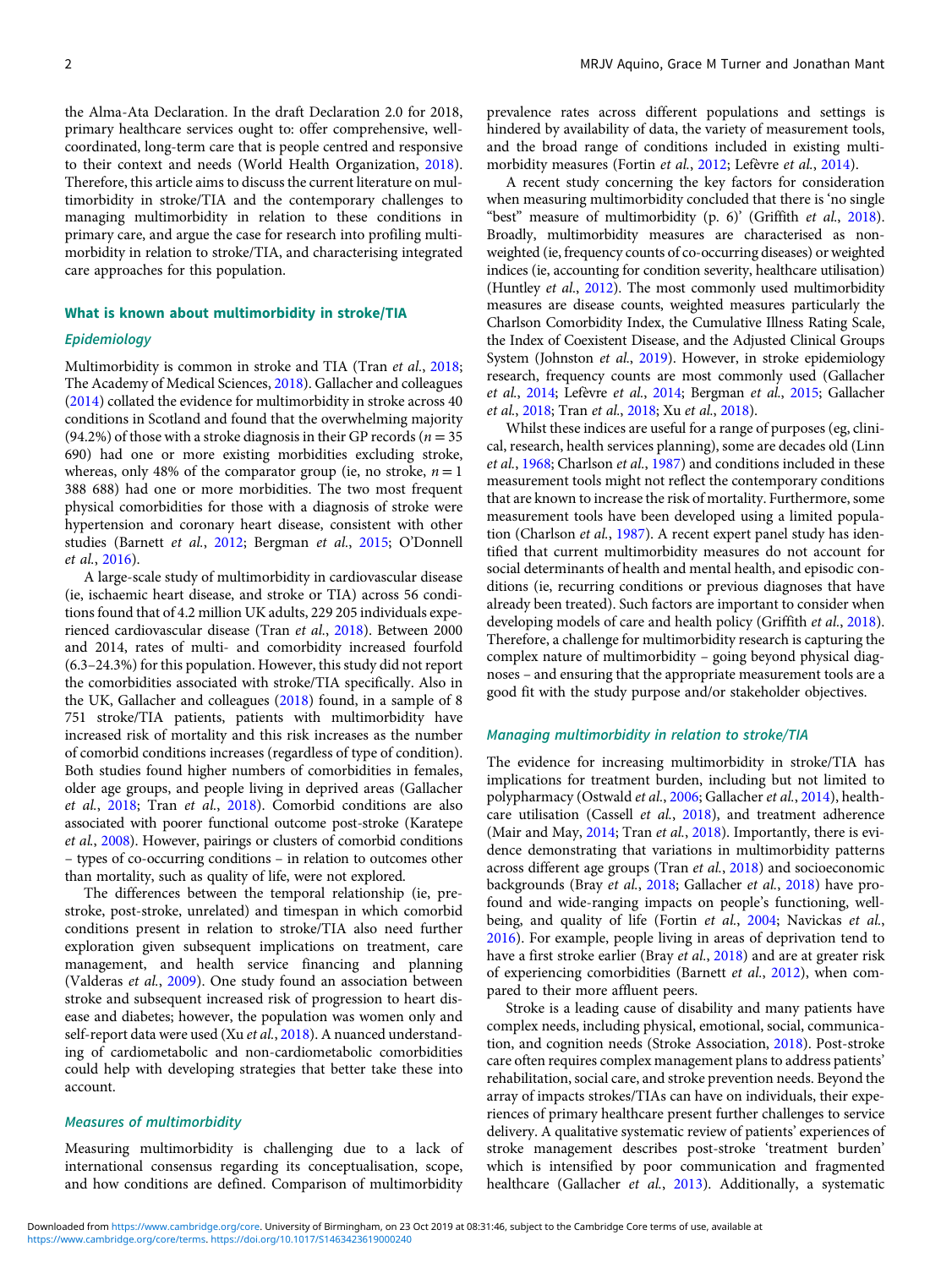review with meta-ethnography by Pindus and colleagues [\(2018\)](#page-5-0) showed that often stroke survivors and their carers felt marginalised and abandoned due to the passivity of services. This passivity was characterised by constraints to access to care, limited continuity of care, poor communication between healthcare professionals as well as between providers and stroke survivors and their carers, and receiving varied information about stroke (Murray et al., [2003](#page-5-0)). These are interacting factors that make caring for patients with multimorbidity a challenge to healthcare providers and systems (Mair and May, [2014](#page-5-0)).

Multimorbidity is likely to exacerbate this post-stroke treatment burden through multiple uncoordinated appointments, polypharmacy, and lack of continuity of care (Noël et al., [2005\)](#page-5-0). Multimorbidity can also impact on patients' rehabilitation and recovery; for example, comorbid knee arthritis impairs patients' ability to fully engage in stroke rehabilitation which can manifest in frustration and required additional coping strategies (Wood et al., [2009](#page-5-0)). Similarly, anxiety and depression have been found to slow recovery from stroke (West et al., [2010](#page-5-0)). Stroke patients with comorbidities are often excluded from rehabilitation clinical trials (Nelson et al., [2017](#page-5-0)); therefore, evidence-based interventions and recommendations might not be appropriate for the large proportion of stroke patients with comorbidities.

Despite multimorbidity being commonplace, clinical guidelines remain, by and large, disease specific and can be potentially harmful to patients and burdensome for healthcare professionals (Boyd and Fortin, [2010;](#page-4-0) Parekh and Barton, [2010;](#page-5-0) Guthrie et al., [2012\)](#page-4-0). Integrated care approaches for people with multimorbidity can offer opportunities to treat conditions that have common management strategies together (eg, hypertension and coronary heart disease, risk factors for stroke) including mental health comorbidities that could co-occur with physical conditions. However, a recent large-scale cluster-randomised controlled trial in GPs in England and Scotland tested a 3D approach to care (ie, a patient-centred way of managing dimensions of health, depression, and drugs) of patients with multimorbidity found no improvements in healthrelated quality of life. Nevertheless, the study found that such an approach enhanced patient-centred care, including patient satisfaction (Salisbury et al., [2018\)](#page-5-0). To date, the evidence for integrated care in primary care for people with multimorbidity is equivocal (Smith et al., [2012;](#page-5-0) Salisbury et al., [2018\)](#page-5-0) and requires further investigation particularly in relation to stroke/TIA. Future studies testing complex interventions such as that of Salisbury et al.'s [\(2018\)](#page-5-0) should include process evaluations, where feasible and cost effectiveness analysis if the findings are positive (Ramsey et al., [2005;](#page-5-0) Moore et al., [2015\)](#page-5-0). Furthermore, an understanding of the temporal relationship between conditions offers the opportunity for preventative interventions, for example, to prevent the cluster of diabetes, heart disease, and stroke (Xu et al., [2018](#page-5-0)).

Multimorbidity care practices vary and could be broadly classified into three groups: (i) those that are focussed on a specific disease (ie, 'index disease') and include other conditions as comorbid; (ii) those that are focussed on specific combinations of a number of chronic diseases; and (iii) those that are not confined to specific combinations of chronic diseases (Rijken et al., [2018\)](#page-5-0). Moreover, although interprofessional collaboration is a reported key feature of integrated care models (Lalonde et al., [2012](#page-5-0); Valentijn et al., [2013\)](#page-5-0), a multitude of terms are used interchangeably in integrated care and interprofessional collaboration literature (Atwal and Caldwell, [2002\)](#page-4-0), making our understanding of how care pathways and collaborative care practices are implemented in practice to address multimorbidity in stroke/TIA a challenge. As such, the

range of approaches to managing multimorbidity in primary care can also introduce gaps in care and service delivery, with knowledge concerning best practices and health organisation remaining limited (Rijken et al., [2018](#page-5-0); The Academy of Medical Sciences, [2018\)](#page-5-0). These require illumination, as identifying markers of successful integrated care and interprofessional collaboration can impact care and professional practice.

Few randomised controlled trials have investigated the effectiveness of interventions to enhance multimorbidity management; nevertheless, the available literature has focussed on interventions geared toward changes to the organisation of care or enhancing interprofessional collaboration (Smith et al., [2012](#page-5-0); Salisbury et al., [2018\)](#page-5-0). Given that stroke and TIA survivors frequently seek medical support through primary care, it is imperative that current practices, particularly in the context of multimorbidity, are better understood. This is in line with the shift toward integrated care models, which involve multiple healthcare professionals working together to address multimorbidity, such as GPs, district or community nurses and pharmacists (Rijken et al., [2018\)](#page-5-0). A particular challenge is determining which of these integrated care approaches are predominantly applied (including where and how), which are most effective, and which are most acceptable to stroke/TIA patients experiencing multimorbidity.

#### Going forward

Considering our current knowledge of multimorbidity in stroke/TIA and how these are managed, we outline several suggestions for advancing our understanding of these. First, a more detailed understanding of multimorbidity in stroke/TIA is needed. Specifically, pairings and/or clusters of multimorbidity in stroke/TIA need to be identified, and their relationships with and impact on clinical and patient-reported outcomes assessed. Understanding the impact of multimorbidity on stroke patients' rehabilitation and recovery is necessary to improve health and social care post-stroke. Measures of multimorbidity and their burden are heterogeneous and thus have implications on how associations and outcomes are investigated, which need to be considered in relation to available data (Huntley et al., [2012\)](#page-4-0).

Studies of multimorbidity trends in stroke/TIA need to select measures of multimorbidity based on study purpose and stakeholder groups involved. Continuity of care, treatment burden, and patients' experience could potentially be improved by efficient exchange of information between interdisciplinary healthcare providers, particularly specialists, GP, and the third sector. However, multiple barriers for optimal communication exist, such as lack of integration of electronic health records (Sadler et al., [2017](#page-5-0)). New models of care are required to address poor communication between healthcare providers to improve transition of care and follow-up for stroke/TIA patients in the context of multimorbidity.

Importantly, multimorbidity trends in stroke/TIA need to be explored in different contexts (eg, urban versus rural communities) in different countries (ie, high-income versus low- and middleincome), as well as different care settings (ie, primary care versus secondary care) to contribute to the 'global atlas' of multimorbidity (The Academy of Medical Sciences, [2018\)](#page-5-0). Future research should explore the settings in which multimorbidity in stroke/TIA is managed. This needs to be better understood, especially in low- and middle-income countries, as multimorbid conditions have implications on healthcare resources allocation and patient-centred care (Valderas et al., [2009\)](#page-5-0). Indeed, the vast majority of the multimorbidity literature is derived from high-income countries, despite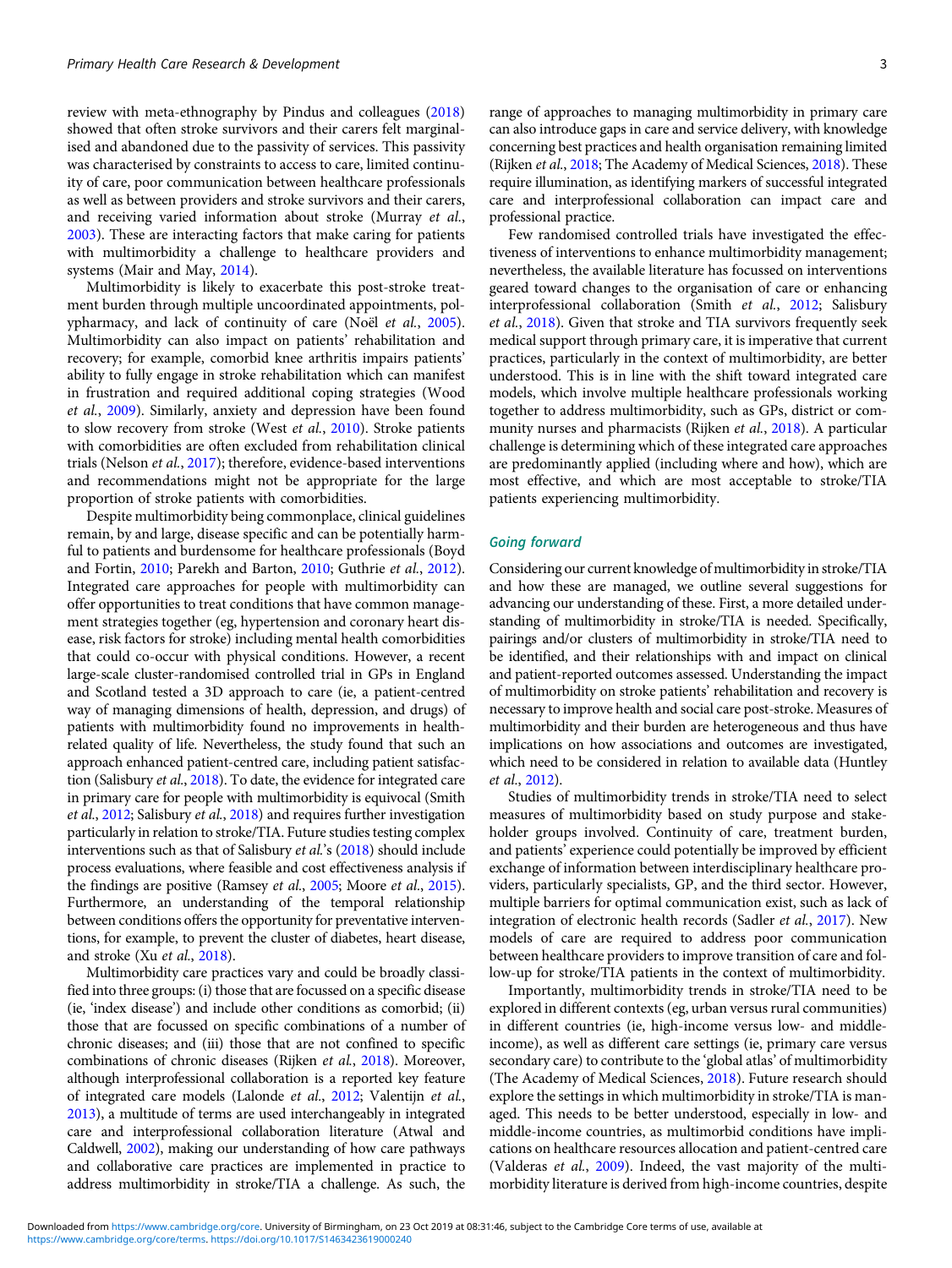<span id="page-4-0"></span>most of non-communicable diseases occurring in low- and middleincome countries (Xu et al., [2017\)](#page-5-0). Specifically, the definitions, components, provider profiles, and quality indicators of integrated care approaches for stroke/TIA need to be better characterised. The evidence base for multimorbidity management and risk factors need to be built alongside epidemiological evidence on multimorbidity in low- and middle-income countries, which is limited (Xu et al., [2017\)](#page-5-0). A further step would be to relate these integrated care approaches to health outcomes (eg, quality of life) and assess these approaches' cost-effectiveness, which will require more prospective, longitudinal research. Extensive research output from high-income countries can inform future research in low- and middle-income countries (Xu et al., [2017](#page-5-0)). For example, the influence of social determinants of health on multimorbidity rates in these contexts should be explored. The burden of both communicable diseases and non-communicable diseases on multimorbidity should be assessed, particularly as communicable diseases remain a challenge in many countries.

#### Concluding thoughts

The number of stroke and TIA survivors has been increasing, and with this increase comes multiple challenges – including multimorbidity – to the healthcare system especially primary healthcare services. A more considered understanding of the combinations of diseases that co-occur with stroke/TIA in terms of how these vary across different patient subgroups living in different contexts and their associations with clinical and patient-reported outcomes serve the important purpose of: (i) identifying their risk factors for developing further morbidity, and/or experiencing another stroke or TIA and (ii) developing context-appropriate strategies for addressing wide-ranging and long-term needs, such as cognitive impairment and rehabilitation. From this understanding, new models of integrated care practices can be developed, informed by evidence and current effective integrated care practices. The landmark Alma-Ata Declaration's 40<sup>th</sup> anniversary brings to the spotlight the need for high-quality, integrated primary healthcare in the context of an ageing population and the rise of multimorbidity globally. Patient-centred, individualised, and well-coordinated care is required to optimise stroke recovery and reduce treatment burden in relation to patients' morbidities. There is a tension within longer term stroke care as to the extent to which this is best delivered by generalists and the extent to which it should be delivered by specialists. A more nuanced understanding of the epidemiology of multimorbidity in stroke/TIA will help inform this debate.

Author ORCIDs. Maria Raisa Jessica (Ryc) V Aquino, [0000-0002-3989-1221](https://orcid.org/0000-0002-3989-1221)

#### Acknowledgements. None.

Financial Support. This article received no specific grant from any funding agency, commercial or not-for-profit sectors. JM is a National Institute for Health Research (NIHR) Senior Investigator.

Conflict(s) of Interest. The authors have no conflicts of interest to report.

Ethical Standards. Not applicable.

#### References

Atwal A and Caldwell K (2002) Do multidisciplinary integrated care pathways improve interprofessional collaboration? Scandinavian Journal of Caring Sciences 16, 360–67.

- Barnett K, Mercer SW, Norbury M, Watt G, Wyke S and Guthrie B (2012) Epidemiology of multimorbidity and implications for health care, research, and medical education: a cross-sectional study. The Lancet 380, 37–43.
- Bergman EM, Henriksson KM, Åsberg S, Farahmand B and Terént A (2015) National registry-based case-control study: comorbidity and stroke in young adults. Acta Neurologica Scandinavica 131, 394–9.
- Boyd CM and Fortin M (2010) Future of multimorbidity research: how should understanding of multimorbidity inform health system design? Public Health Reviews 32, 451.
- Bray BD, Paley L, Hoffman A, James M, Gompertz P, Wolfe CD, Hemingway H, Rudd AG and Collaboration S (2018) Socioeconomic disparities in first stroke incidence, quality of care, and survival: a nationwide registry-based cohort study of 44 million adults in England. The Lancet Public Health 3, e185–93.
- Cassell A, Edwards D, Harshfield A, Rhodes K, Brimicombe J, Payne R and Griffin S (2018) The epidemiology of multimorbidity in primary care: a retrospective cohort study. British Journal of General Practice 68, e245–51.
- Centers for Disease Control and Prevention (2012) A study of primary stroke center policy: recommendations for policy implementation. Atlanta, USA: U.S. Department of Health and Human Services.
- Charlson ME, Pompei P, Ales KL and Mackenzie CR (1987) A new method of classifying prognostic comorbidity in longitudinal studies: development and validation. Journal of Chronic Diseases 40, 373–83.
- Department of Health (2007) National Stroke Strategy. London, UK: Department of Health.
- Feigin VL, Norrving B and Mensah GA (2017) Global burden of stroke. Circulation Research 120, 439–48.
- Feigin VL, Roth GA, Naghavi M, Parmar P, Krishnamurthi R, Chugh S, Mensah GA, Norrving B, Shiue I, Ng M, Estep K, Cercy K, Murray CJL and Forouzanfar MH (2016) Global burden of stroke and risk factors in 188 countries, during 1990–2013: a systematic analysis for the global burden of disease study 2013. The Lancet Neurology 15, 913–24.
- Fortin M, Lapointe L, Hudon C, Vanasse A, Ntetu AL and Maltais D (2004) Multimorbidity and quality of life in primary care: a systematic review. Health and Quality of Life Outcomes 2, 51.
- Fortin M, Stewart M, Poitras M-E, Almirall J and Maddocks H (2012) A systematic review of prevalence studies on multimorbidity: toward a more uniform methodology. The Annals of Family Medicine 10, 142–151.
- Gallacher KI, Batty GD, Mclean G, Mercer SW, Guthrie B, May CR, Langhorne P and Mair FS (2014) Stroke, multimorbidity and polypharmacy in a nationally representative sample of 1, 424, 378 patients in Scotland: implications for treatment burden. BMC Medicine 12, 151.
- Gallacher K, Morrison D, Jani B, Macdonald S, May CR, Montori VM, Erwin PJ, Batty GD, Eton DT and Langhorne P (2013) Uncovering treatment burden as a key concept for stroke care: a systematic review of qualitative research. PLoS Medicine 10, e1001473.
- Gallacher KI, Mcqueenie R, Nicholl B, Jani BD, Lee D and Mair FS (2018) Risk factors and mortality associated with multimorbidity in people with stroke or transient ischaemic attack: a study of 8, 751 UK Biobank participants. Journal of Comorbidity 8, 1–8.
- Griffith LE, Gruneir A, Fisher KA, Nicholson K, Panjwani D, Patterson C, Markle-Reid M, Ploeg J, Bierman AS and Hogan DB (2018) Key factors to consider when measuring multimorbidity: results from an expert panel and online survey. Journal of Comorbidity 8, 2235042X18795306.
- Guthrie B, Payne K, Alderson P, Mcmurdo ME and Mercer SW (2012) Adapting clinical guidelines to take account of multimorbidity. British Medical Journal 345, e6341.
- Huntley AL, Johnson R, Purdy S, Valderas JM and Salisbury C (2012) Measures of multimorbidity and morbidity burden for use in primary care and community settings: a systematic review and guide. The Annals of Family Medicine 10, 134–41.
- Johnston MC, Crilly M, Black C, Prescott GJ and Mercer SW (2019) Defining and measuring multimorbidity: a systematic review of systematic reviews. European Journal of Public Health 29, 182–9.
- Karatepe AG, Gunaydin R, Kaya T and Turkmen G (2008) Comorbidity in patients after stroke: impact on functional outcome. Journal of Rehabilitation Medicine 40, 831–5.